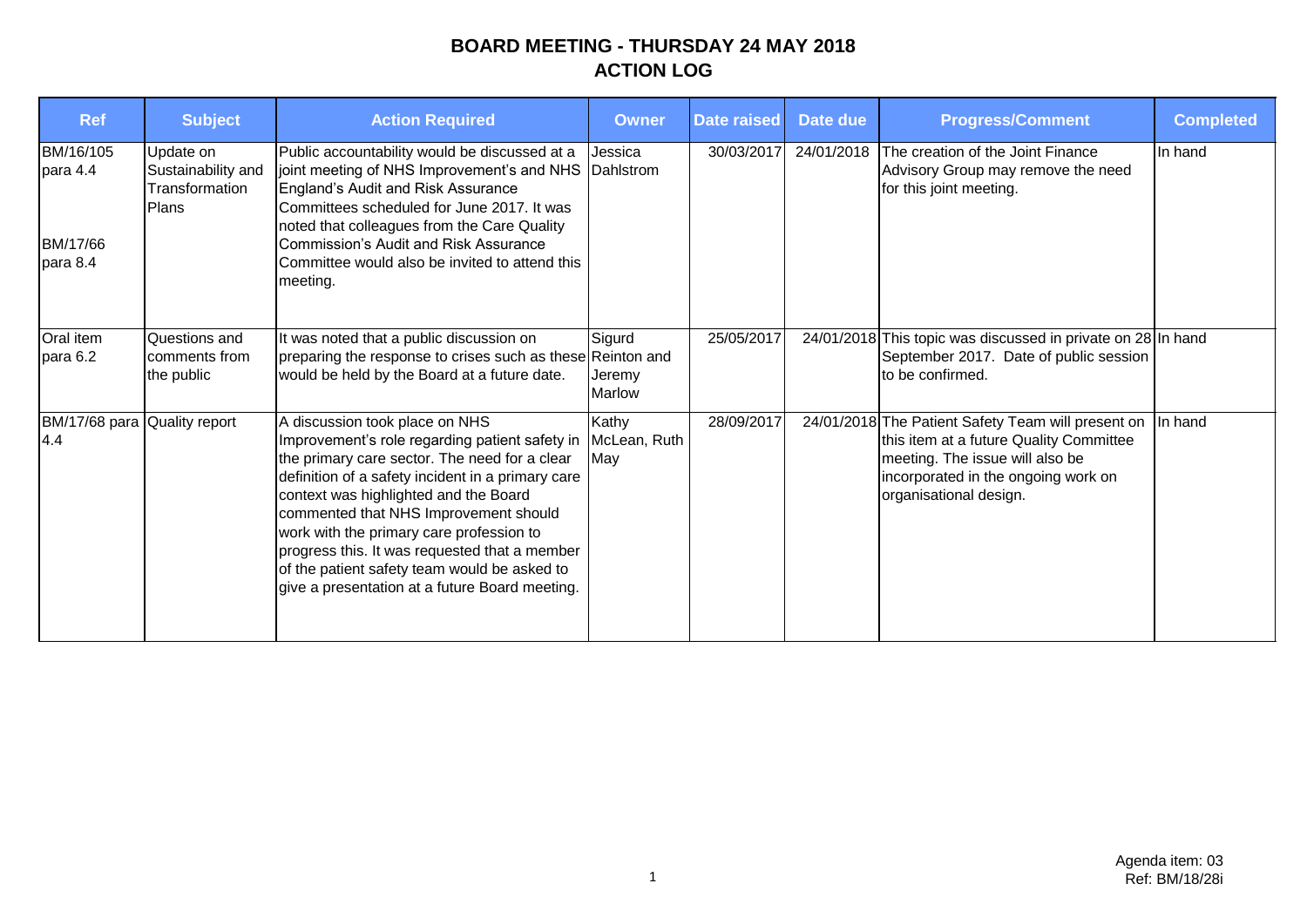| <b>Ref</b>               | <b>Subject</b>                                        | <b>Action Required</b>                                                                                                                                                                                                                                                                                                                                                                                                                                                                                                                                                                                                   | <b>Owner</b>                    | <b>Date raised</b> | Date due | <b>Progress/Comment</b>                                                                                                                                                                        | <b>Completed</b> |
|--------------------------|-------------------------------------------------------|--------------------------------------------------------------------------------------------------------------------------------------------------------------------------------------------------------------------------------------------------------------------------------------------------------------------------------------------------------------------------------------------------------------------------------------------------------------------------------------------------------------------------------------------------------------------------------------------------------------------------|---------------------------------|--------------------|----------|------------------------------------------------------------------------------------------------------------------------------------------------------------------------------------------------|------------------|
| BM/17/78(P)<br>para 13.8 | Shaping a<br><b>Healthier Future</b><br>SOC programme | The Board considered that it was not possible<br>to approve the Strategic Outline Case on the<br>basis of the assumed reduction in emergency<br>admissions because the evidence that<br>underpinned how this would be achieved was<br>not clear in the Strategic Outline Case and<br>agreed that further work was required to<br>develop this before the Strategic Outline Case<br>could be brought back to the Board for<br>approval. Several Non-Executive Directors<br>offered to work with executive colleagues in an<br>advisory capacity as the next Board paper was<br>being developed.                           | <b>Steve Russell</b>            | 28/09/2017         |          | 24/01/2018 A technical review has been completed,<br>and next steps are to be agreed by the<br>end of June.<br>Date for re-presentation to the Board has<br>still to be set.                   | In hand          |
| BM/17/93(P)<br>para 11.7 | Progress on<br>cybersecurity and<br>Paperless 2020    | It was noted that there was not sufficient<br>funding for the Paperless 2020 programme,<br>and that this situation had been exacerbated<br>by the requirement to fund cybersecurity<br>investment from the Paperless 2020<br>programme budget. The Chief Information<br>Officer and the Executive Director of<br>Operational Productivity would write a letter on<br>this subject to the Department of Health. It was<br>noted that the new Chief Clinical Information<br>Officer, who was due to be appointed in<br>December, would be invited to the Board in<br>January to present an update on the matters<br>above. | Jeremy<br>Marlow, Will<br>Smart | 30/11/2017         |          | 24/01/2018 Work is ongoing and this matter was<br>discussed at the Technology and Data<br>Assurance Committee, A new CCIO has<br>been appointed. To be discussed at a<br>future board meeting. | In hand          |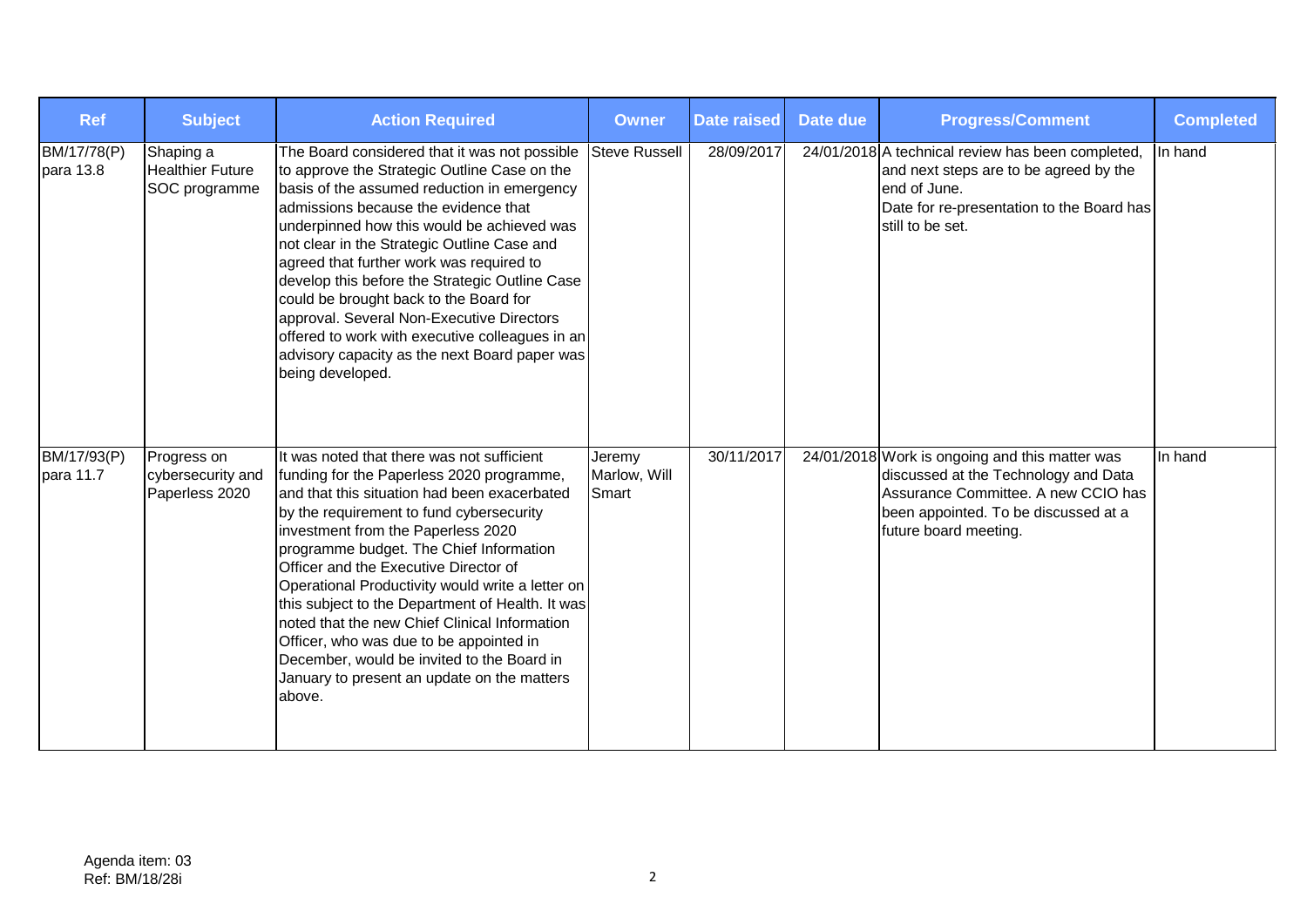| <b>Ref</b> | <b>Subject</b>                            | <b>Action Required</b>                                                                                                                                                                                                                                                                                                                                                                                                                                                                                                                                                                                 | <b>Owner</b>                  | <b>Date raised</b> | Date due | <b>Progress/Comment</b>                                                                                                                                                                     | <b>Completed</b> |
|------------|-------------------------------------------|--------------------------------------------------------------------------------------------------------------------------------------------------------------------------------------------------------------------------------------------------------------------------------------------------------------------------------------------------------------------------------------------------------------------------------------------------------------------------------------------------------------------------------------------------------------------------------------------------------|-------------------------------|--------------------|----------|---------------------------------------------------------------------------------------------------------------------------------------------------------------------------------------------|------------------|
| 4.6        | BM/18/03 para Chief Executive's<br>report | Board members welcomed the proposal to<br>work more jointly with NHS England and<br>requested that a formal evaluation<br>methodology would be established to measure<br>progress in this regard. This should include<br>the collection of baseline data and the<br>measurement of progress both internally and<br>externally. The Executive Director of Strategy<br>would be asked to lead on the evaluation.                                                                                                                                                                                         | lan Dalton /<br>Ben Dyson     | 24/01/2018         |          | 22/03/2018 The Strategy Directorate are examining<br>ways of gathering evidence as to what is<br>and isn't working, to enable the joint<br>work programme to course-correct<br>where needed | In hand          |
| 5.5        | BM/18/04 para Update on winter            | Consideration was given to the variable<br>uptake of the 'flu vaccination among NHS staff  / Raghuv<br>and the Board requested that evidence would<br>be collated to demonstrate the impact of this.<br>This evidence should be incorporated in the<br>lessons learned from winter review.                                                                                                                                                                                                                                                                                                             | Kathy McLean<br><b>Bhasin</b> | 24/01/2018         |          | 22/03/2018 Included in winter review to be presented Completed<br>to the May Board ahead of publication in<br>June.                                                                         |                  |
| 5.8        | BM/18/04 para Update on winter            | The Board requested that an initial debrief on<br>winter would be presented to the Board in<br>March 2018, with a full lessons learned review Bhasin<br>to follow when all data was available. As well<br>as an analysis of the cause and impact of zero<br>day admissions, the debrief and review should<br>include lessons learned around pre-hospital<br>care, such as better integration between 111<br>and other emergency services and the<br>availability of GP services. It should also<br>include lessons learned on delayed transfers<br>of care and working with the social care<br>sector. | Pauline Philip<br>/ Raghuv    | 24/01/2018         |          | 22/03/2018 Included in winter review to be presented Completed<br>to the May Board ahead of publication in<br>June.                                                                         |                  |